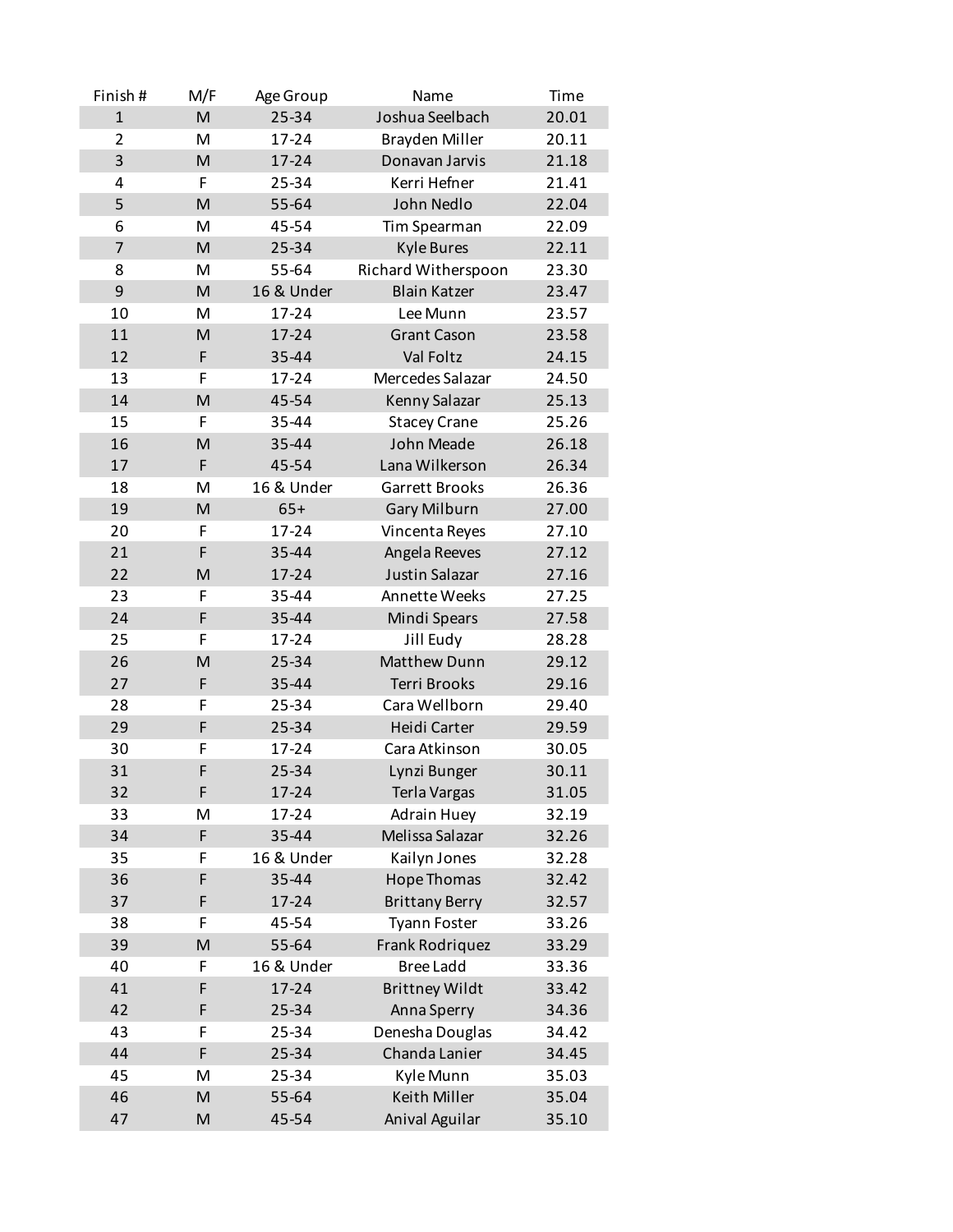| 48 | M | 25-34      | Stephen Sperry             | 35.12 |
|----|---|------------|----------------------------|-------|
| 49 | M | $65+$      | Ron Shellhorn              | 35.13 |
| 50 | F | 35-44      | Kristi McFarland           | 35.32 |
| 51 | F | 35-44      | Dawn Martin                | 35.33 |
| 52 | F | 55-64      | Lorrie Miller              | 35.38 |
| 53 | F | $65+$      | Mary Kaplan                | 35.53 |
| 54 | F | 25-34      | Michelle Windham           | 36.03 |
| 55 | F | 17-24      | <b>Stephanie Vissering</b> | 36.04 |
| 56 | F | 35-44      | Kristy Watkins             | 36.16 |
| 57 | F | 45-54      | Ann Hooper                 | 37.15 |
| 58 | F | 16 & Under | Destiny Jones              | 37.16 |
| 59 | M | 16 & Under | <b>Blake Cameron</b>       | 37.23 |
| 60 | F | 35-44      | Chassidy Vissering         | 37.43 |
| 61 | F | 25-34      | Amanda Munn                | 37.54 |
| 62 | F | 25-34      | <b>Brooke Samples</b>      | 37.56 |
| 63 | F | 17-24      | <b>Tiffany Hubrel</b>      | 37.57 |
| 64 | F | 45-54      | Kathy Minton               | 38.09 |
| 65 | F | 55-64      | Jan Forrest                | 38.12 |
| 66 | F | 25-34      | Jessica Cameron            | 38.26 |
| 67 | F | 17-24      | Jennifer Kurten            |       |
|    | F |            |                            | 38.27 |
| 68 | F | 35-44      | Jennifer Kelley            | 38.35 |
| 69 |   | 16 & Under | Lauren Barnes              | 38.45 |
| 70 | F | 25-34      | Kristen Craig              | 38.51 |
| 71 | F | 35-44      | Katherine Barnes           | 39.23 |
| 72 | F | 25-34      | Shannon Arnold             | 40.38 |
| 73 | F | 45-54      | Christina Rockers          | 40.39 |
| 74 | F | 16 & Under | Kayleigh Franks            | 41.09 |
| 75 | F | 35-44      | <b>Sherril Franks</b>      | 41.10 |
| 76 | F | 35-44      | Toni Walker                | 42.35 |
| 77 | F | 35-44      | Kandi Greenlee             | 42.57 |
| 78 | F | 55-64      | Patti Aguilar              | 43.36 |
| 79 | F | $65+$      | Diana Shellhorn            | 43.37 |
| 80 | F | 25-34      | Deidra Namken              | 43.40 |
| 81 | F | 25-34      | Leslie Abston              | 43.41 |
| 82 | F | 25-34      | <b>Emily Munn</b>          | 43.42 |
| 83 | F | 25-34      | Katie Johnson              | 43.43 |
| 84 | F | 25-34      | Amanda McCoy               | 43.53 |
| 85 | Μ | 25-34      | Mark McCoy                 | 43.57 |
| 86 | F | 45-54      | Tina Bradshaw              | 44.51 |
| 87 | F | 16 & Under | Halle McCoy                | 44.52 |
| 88 | F | 16 & Under | Myah Graves                | 45.36 |
| 89 | F | 25-34      | <b>April Graves</b>        | 45.42 |
| 90 | F | 35-44      | Cristy Freeman             | 45.58 |
| 91 | F | 45-54      | <b>Cindy Scarborough</b>   | 45.59 |
| 92 | F | $65+$      | Ronnie Page                | 46.14 |
| 93 | F | 55-64      | Deb Ramsey                 | 46.36 |
| 94 | M | 25-34      | Matt Ragland               | 46.44 |
| 95 | M | 16 & Under | Clyce Graves               | 47.09 |
|    |   |            |                            |       |